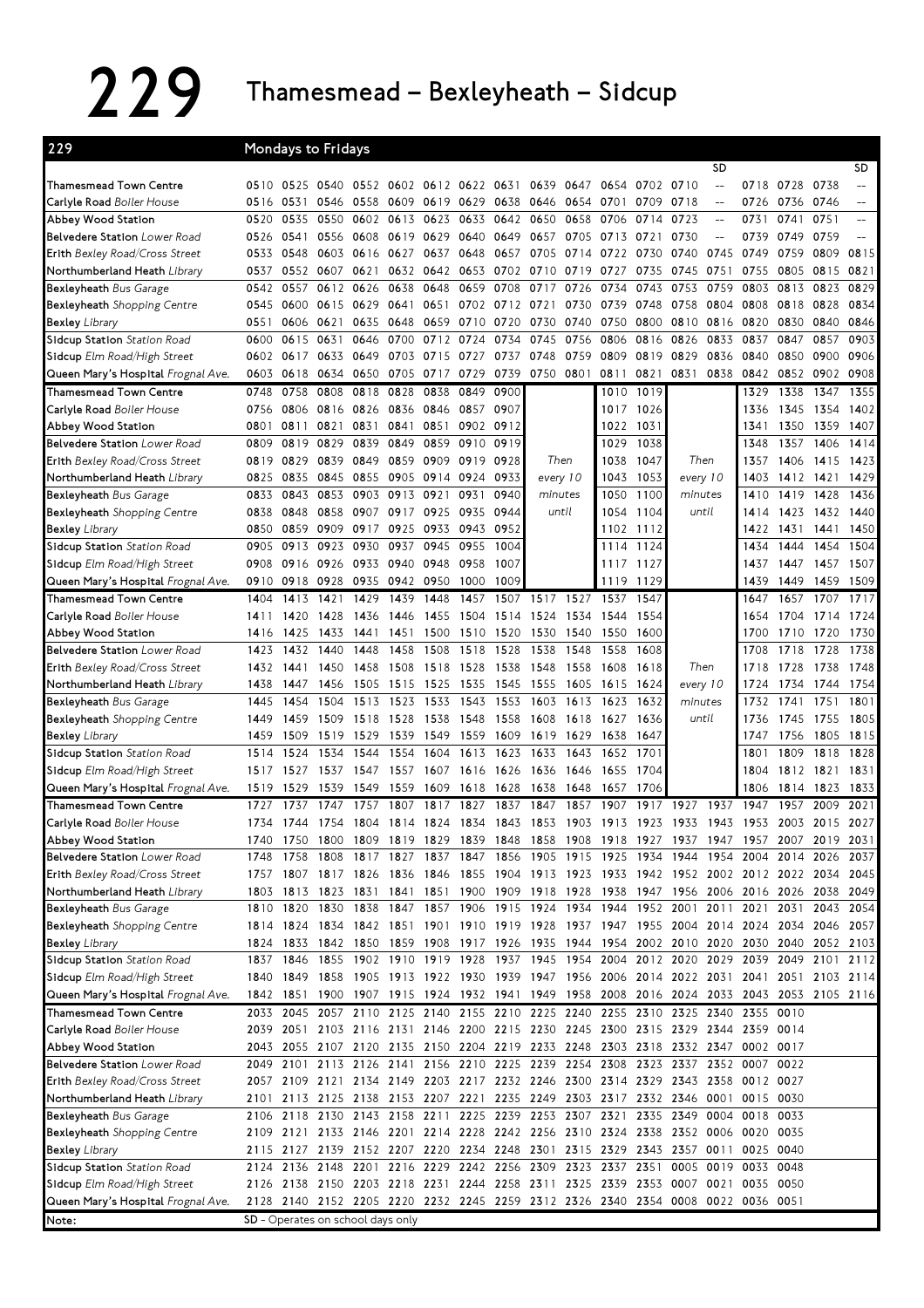| 229                                       |      |                     |           |           | Saturdays (also Good Friday) |           |       |                                              |                                                        |           |                          |      |      |      |                                              |           |                |      |
|-------------------------------------------|------|---------------------|-----------|-----------|------------------------------|-----------|-------|----------------------------------------------|--------------------------------------------------------|-----------|--------------------------|------|------|------|----------------------------------------------|-----------|----------------|------|
| Thamesmead Town Centre                    | 0510 | 0525                | 0545 0605 |           | 0625                         | 0640 0655 |       | 0710 0722                                    |                                                        | 0734      | 0746                     | 0758 | 0810 | 0820 | 0830                                         | 0840      | 0850           | 0859 |
| <b>Carlvle Road</b> Boiler House          | 0516 | 0531                | 0551      | 0611      | 0631                         | 0646      | 0701  | 0716                                         | 0728                                                   | 0740      | 0752                     | 0804 | 0816 | 0826 | 0836                                         | 0846      | 0856           | 0905 |
| Abbey Wood Station                        | 0520 | 0535                | 0555      | 0615      | 0635                         | 0650      | 0705  | 0720                                         | 0732                                                   | 0744      | 0756                     | 0808 | 0820 | 0830 | 0840                                         | 0850      | 0900           | 0909 |
| <b>Belvedere Station</b> Lower Road       | 0526 | 0541                | 0601      | 0621      | 0641                         | 0656      | 0711  | 0726                                         | 0738                                                   | 0750      | 0802                     | 0814 | 0826 | 0836 | 0846                                         | 0856      | 0906           | 0915 |
| Erith Bexley Road/Cross Street            | 0532 | 0548                | 0608      | 0628      | 0648                         | 0703      | 0718  | 0733                                         | 0745                                                   | 0757      | 0809                     | 0821 | 0833 | 0843 | 0853                                         | 0904      | 0914           | 0923 |
| Northumberland Heath <i>Library</i>       | 0535 | 0551                | 0611      | 0631      |                              | 0652 0707 | 0722  | 0737                                         | 0749                                                   | 0801      | 0813                     | 0825 | 0838 | 0848 | 0858                                         | 0909      | 0919           | 0928 |
| Bexleyheath Bus Garage                    | 0539 | 0555                | 0615      | 0636      | 0657                         | 0712      | 0727  | 0742                                         | 0754                                                   | 0806      | 0818                     | 0831 | 0844 | 0854 | 0904                                         | 0915      | 0925           | 0934 |
| <b>Bexleyheath</b> Shopping Centre        | 0541 | 0557                |           | 0618 0639 | 0700                         | 0715      | 0730  | 0745                                         | 0757                                                   | 0809      | 0821                     | 0834 | 0847 | 0858 | 0908                                         | 0919      | 0929           | 0938 |
| <b>Bexley</b> Library                     | 0546 | 0602                | 0623      | 0644      | 0705                         | 0720      | 0736  | 0751                                         | 0803                                                   | 0815      | 0828                     | 0841 | 0854 | 0905 | 0915                                         | 0926      | 0936           | 0946 |
| Sidcup Station Station Road               | 0554 | 0610                | 0631      | 0652      | 0713                         | 0729      | 0745  | 0800                                         | 0812                                                   | 0825      | 0838                     | 0851 | 0904 | 0915 | 0926                                         | 0937      | 0948           | 0958 |
| Sidcup Elm Road/High Street               | 0556 | 0612 0633           |           | 0654      | 0715                         | 0731      | 0747  | 0803                                         | 0815                                                   | 0828      | 0841                     | 0854 | 0907 | 0918 | 0929                                         | 0940      | 0951           | 1001 |
| <b>Queen Mary's Hospital</b> Frognal Ave. | 0557 | 0613                | 0634      | 0655      | 0716                         | 0732      | 0748  | 0804                                         | 0817                                                   | 0830      | 0843                     | 0856 | 0909 | 0920 | 0931                                         | 0942      | 0953           | 1003 |
| <b>Thamesmead Town Centre</b>             | 0908 | 0917                | 0926      | 0935      | 0944                         | 0953      | 1002  | 1012                                         | 1021                                                   | 1030      | 1039                     | 1048 | 1058 | 1108 | 1118                                         | 1128      | 1138           | 1148 |
| <b>Carlyle Road</b> Boiler House          | 0914 | 0923                |           | 0932 0942 | 0951                         | 1000      | 1009  | 1019                                         | 1028                                                   | 1037      | 1046                     | 1055 | 1105 | 1115 | 1125                                         | 1135      | 1145           | 1155 |
| Abbey Wood Station                        | 0918 | 0927                |           | 0936 0946 | 0955                         | 1004      | 1013  | 1023                                         | 1032                                                   | 1042      | 1051                     | 1100 | 1110 | 1120 | 1130                                         | 1140      | 1150           | 1200 |
| <b>Belvedere Station</b> Lower Road       | 0925 | 0934                | 0943      | 0953      | 1002                         | 1011      | 1020  | 1030                                         | 1039                                                   | 1049      | 1058                     | 1107 | 1117 | 1127 | 1137                                         | 1147      | 1157           | 1207 |
| Erith Bexley Road/Cross Street            | 0933 | 0942                | 0951      | 1001      | 1010                         | 1020      | 1029  | 1039                                         | 1048                                                   | 1058      | 1107                     | 1116 | 1126 | 1136 | 1146                                         | 1156      | 1206           | 1216 |
| Northumberland Heath <i>Library</i>       | 0938 | 0947                | 0956      | 1006      | 1015                         | 1025      | 1034  | 1044                                         | 1053                                                   | 1103      | 1112                     | 1121 | 1131 | 1141 | 1151                                         | 1201      | 1211           | 1221 |
| Bexleyheath Bus Garage                    | 0944 | 0953                | 1002      | 1012      |                              | 1022 1032 | 1041  | 1051                                         | 1100                                                   | 1110      | 1119                     | 1128 | 1138 | 1148 | 1158                                         | 1208      | 1219           | 1229 |
| <b>Bexleyheath</b> Shopping Centre        | 0948 | 0957                | 1006      | 1016      | 1026                         | 1036      | 1045  | 1055                                         | -1104                                                  | 1114      | 1123                     | 1132 | 1142 | 1152 | 1202                                         | 1212      | 1223           | 1233 |
| <b>Bexley</b> Library                     | 0956 | 1005                | 1014      | 1024      | 1034                         | 1044      | 1054  | 1104                                         | 1113                                                   | 1123      | 1132                     | 1141 | 1151 | 1201 | 1211                                         | 1221      | 1232           | 1242 |
| Sidcup Station Station Road               | 1008 | 1017                | 1026      | 1036      | 1046                         | 1056      | 1106  | 1116                                         | 1126                                                   | 1136      | 1145                     | 1154 | 1204 | 1214 | 1224                                         | 1234      | 1244           | 1254 |
| Sidcup Elm Road/High Street               | 1011 | 1020                | 1030      | 1040      | 1050                         | 1100      | 1110  | 1120                                         | 1130                                                   | 1140      | 1149                     | 1158 | 1208 | 1218 | 1228                                         | 1238      | 1248           | 1258 |
| Queen Mary's Hospital Frognal Ave.        | 1013 | 1022                | 1032      | 1042      | 1052                         | 1102      | 1112  | 1122                                         | 1132                                                   | 1142      | 1151                     | 1200 | 1210 | 1220 | 1230                                         | 1240      | 1250           | 1300 |
| Thamesmead Town Centre                    | 1158 | 1208                | 1218      | 1228      | 1238                         | 1248      | 1258  | 1308                                         | 1318                                                   | 1328      | 1338                     | 1348 | 1358 | 1409 | 1419                                         | 1429      | 1439           | 1449 |
| <b>Carlyle Road</b> Boiler House          | 1205 | 1215                | 1225      | 1235      | 1245                         | 1255      | 1305  | 1315                                         | 1325                                                   | 1335      | 1345                     | 1355 | 1405 | 1416 | 1426                                         | 1436      | 1446           | 1456 |
| Abbey Wood Station                        | 1210 | 1220                | 1230      | 1240      | 1250                         | 1300      | 1310  | 1320                                         | 1330                                                   | 1340      | 1350                     | 1400 | 1410 | 1421 | 1431                                         | 1441      | 1451           | 1501 |
| Belvedere Station Lower Road              | 1217 | 1227                | 1237      | 1247      | 1257                         | 1307      | 1317  | 1327                                         | 1337                                                   | 1347      | 1357                     | 1407 | 1417 | 1428 | 1438                                         | 1448      | 1458           | 1508 |
| Erith Bexley Road/Cross Street            | 1226 | 1236                | 1246      | 1256      | 1306                         | 1316      | 1326  | 1336                                         | 1346                                                   | 1356      | 1406                     | 1416 | 1426 | 1437 | 1447                                         | 1457      | 1507           | 1517 |
| Northumberland Heath Library              | 1231 | 1241                | 1251      | 1301      | 1311                         | 1321      | 1331  | 1341                                         | 1351                                                   | 1401      | 1411                     | 1421 | 1431 | 1442 | 1452                                         | 1502      | 1512           | 1522 |
| <b>Bexleyheath Bus Garage</b>             | 1239 | 1249                | 1259      | 1309      | 1319                         | 1328      | 1338  | 1348                                         | 1358                                                   | 1408      | 1418                     | 1428 | 1438 | 1448 | 1458                                         | 1508      | 1518           | 1528 |
| Bexleyheath Shopping Centre               | 1243 | 1253                | 1303      | 1313      | 1323                         | 1332      | 1342  | 1352 1402                                    |                                                        | 1412 1422 |                          | 1432 | 1442 | 1452 | 1502                                         | 1512      | 1522           | 1532 |
| <b>Bexley Library</b>                     | 1252 | 1302                | 1312      | 1322      | 1332                         | 1341      | 1351  | 1401                                         | 1411                                                   | 1421      | 1430                     | 1440 | 1450 | 1500 | 1510                                         | 1520      | 1530           | 1540 |
| Sidcup Station Station Road               | 1304 | 1314                | 1324      | 1334      | 1344                         | 1353      | 1403  | 1412                                         | 1422                                                   | 1432      | 1441                     | 1451 | 1501 | 1511 | 1521                                         | 1531      | 1541           | 1551 |
| Sidcup Elm Road/High Street               | 1308 | 1318                | 1328      | 1338      | 1347                         | 1356      | 1406  | 1415                                         | 1425                                                   | 1435      | 1444                     | 1454 | 1504 | 1514 | 1524                                         | 1534      | 1544           | 1554 |
| Queen Mary's Hospital Frognal Ave.        | 1310 | 1320                | 1330      | 1340      | 1349                         | 1358      | 1408  | 1417                                         | 1427                                                   | 1437      | 1446                     | 1456 | 1506 | 1516 | 1526                                         | 1536      | 1546           | 1556 |
| Thamesmead Town Centre                    | 1500 |                     |           | 1700      | 1710                         |           |       | 1810                                         | 1820                                                   | 1830      | 1840                     | 1850 | 1900 | 1910 | 1920                                         | 1932      | 1944           | 1956 |
| <b>Carlyle Road</b> Boiler House          | 1507 |                     |           | 1707      | 1717                         |           |       | 1817                                         | 1827                                                   | 1836      | 1846                     | 1856 | 1906 | 1916 | 1926                                         | 1938      | 1950           | 2002 |
| Abbey Wood Station                        | 1512 |                     |           |           | 1712 1722                    |           |       |                                              | 1822 1831 1840 1850 1900 1910 1920 1930 1942 1954 2006 |           |                          |      |      |      |                                              |           |                |      |
| <b>Belvedere Station</b> Lower Road       | 1519 |                     |           | 1719      | 1729                         |           |       | 1829.                                        | 1838                                                   |           |                          |      |      |      | 1847 1857 1907 1917 1927 1937 1949 2001      |           |                | 2013 |
| Erith Bexley Road/Cross Street            | 1527 | Then                |           |           | 1727 1737                    | Then      |       |                                              | 1837 1846                                              |           |                          |      |      |      | 1855 1905 1915 1925 1935 1945 1957 2009 2021 |           |                |      |
| Northumberland Heath Library              | 1532 | every 10            |           |           | 1732 1742                    | every 10  |       |                                              | 1842 1851                                              |           | 1900 1910 1919 1929 1939 |      |      |      | 1949 2001                                    |           | 2013           | 2025 |
| <b>Bexleyheath</b> Bus Garage             | 1538 | minutes             |           | 1738      | 1748                         | minutes   |       |                                              | 1848 1857                                              |           | 1905 1915 1924           |      | 1934 | 1944 | 1954                                         | 2006 2018 |                | 2030 |
| Bexleyheath Shopping Centre               | 1542 |                     | until     |           | 1742 1752                    |           | until |                                              | 1852 1901 1909 1919 1928 1938 1947 1957 2009 2021      |           |                          |      |      |      |                                              |           |                | 2033 |
| <b>Bexley Library</b>                     | 1550 |                     |           | 1750      | 1759                         |           |       |                                              | 1859 1908 1916 1926 1935 1945 1954                     |           |                          |      |      |      |                                              |           | 2003 2015 2027 | 2039 |
| Sidcup Station Station Road               | 1601 |                     |           | 1801      | 1810                         |           |       |                                              | 1910 1918 1926 1936 1945 1955 2004                     |           |                          |      |      |      | 2013 2025 2037 2049                          |           |                |      |
| Sidcup Elm Road/High Street               | 1604 |                     |           | 1804      | 1813                         |           |       |                                              | 1913 1920 1928 1938 1947 1957 2006 2015 2027 2039 2051 |           |                          |      |      |      |                                              |           |                |      |
| Queen Mary's Hospital Frognal Ave.        | 1606 |                     |           |           | 1806 1815                    |           |       |                                              | 1915 1922 1930 1940 1949 1959 2008 2017 2029 2041      |           |                          |      |      |      |                                              |           |                | 2053 |
| Thamesmead Town Centre                    |      | 2008 2023 2038 2053 |           |           |                              |           |       | 2208 2224 2240 2255 2310 2325 2340 2355      |                                                        |           |                          |      |      |      | 0010                                         |           |                |      |
| Carlyle Road Boiler House                 |      | 2014 2029 2044 2059 |           |           |                              |           |       | 2214 2229 2245 2300 2315 2330 2345 2359 0014 |                                                        |           |                          |      |      |      |                                              |           |                |      |
| Abbey Wood Station                        |      | 2018 2033 2048 2103 |           |           |                              |           |       | 2218 2233 2248 2303 2318 2333 2348 0002 0017 |                                                        |           |                          |      |      |      |                                              |           |                |      |
| Belvedere Station Lower Road              |      | 2025 2040 2054 2109 |           |           |                              |           |       | 2224 2239 2254 2309 2324 2339 2353 0007 0022 |                                                        |           |                          |      |      |      |                                              |           |                |      |
| Erith Bexley Road/Cross Street            |      | 2033 2048 2101 2116 |           |           |                              | Then      | 2231  |                                              | 2246 2301 2315 2330 2345 2359 0012 0027                |           |                          |      |      |      |                                              |           |                |      |
| Northumberland Heath Library              |      | 2037 2052 2105 2120 |           |           | every 15                     |           | 2235  | 2250 2305 2319 2333 2348 0002 0015 0030      |                                                        |           |                          |      |      |      |                                              |           |                |      |
| <b>Bexleyheath</b> Bus Garage             |      | 2042 2057 2110 2124 |           |           | minutes                      |           |       | 2239 2254 2309 2323 2337 2352 0006 0019 0033 |                                                        |           |                          |      |      |      |                                              |           |                |      |
| Bexleyheath Shopping Centre               |      | 2045 2100 2113 2127 |           |           |                              | until     |       | 2242 2257 2312 2326 2340 2355 0008 0021 0035 |                                                        |           |                          |      |      |      |                                              |           |                |      |
| <b>Bexley</b> Library                     | 2051 | 2106 2119 2133      |           |           |                              |           | 2248  | 2303 2318 2332 2346 0000 0013 0026 0040      |                                                        |           |                          |      |      |      |                                              |           |                |      |
| Sidcup Station Station Road               |      | 2101 2116 2128 2142 |           |           |                              |           |       | 2257 2312 2327 2341 2355 0008 0021           |                                                        |           |                          |      |      | 0034 | 0048                                         |           |                |      |
|                                           |      |                     |           |           |                              |           |       |                                              |                                                        |           |                          |      |      |      |                                              |           |                |      |
| Sidcup Elm Road/High Street               |      | 2103 2118 2130 2144 |           |           |                              |           |       | 2259 2314 2329 2343 2357 0010 0023 0036 0050 |                                                        |           |                          |      |      |      |                                              |           |                |      |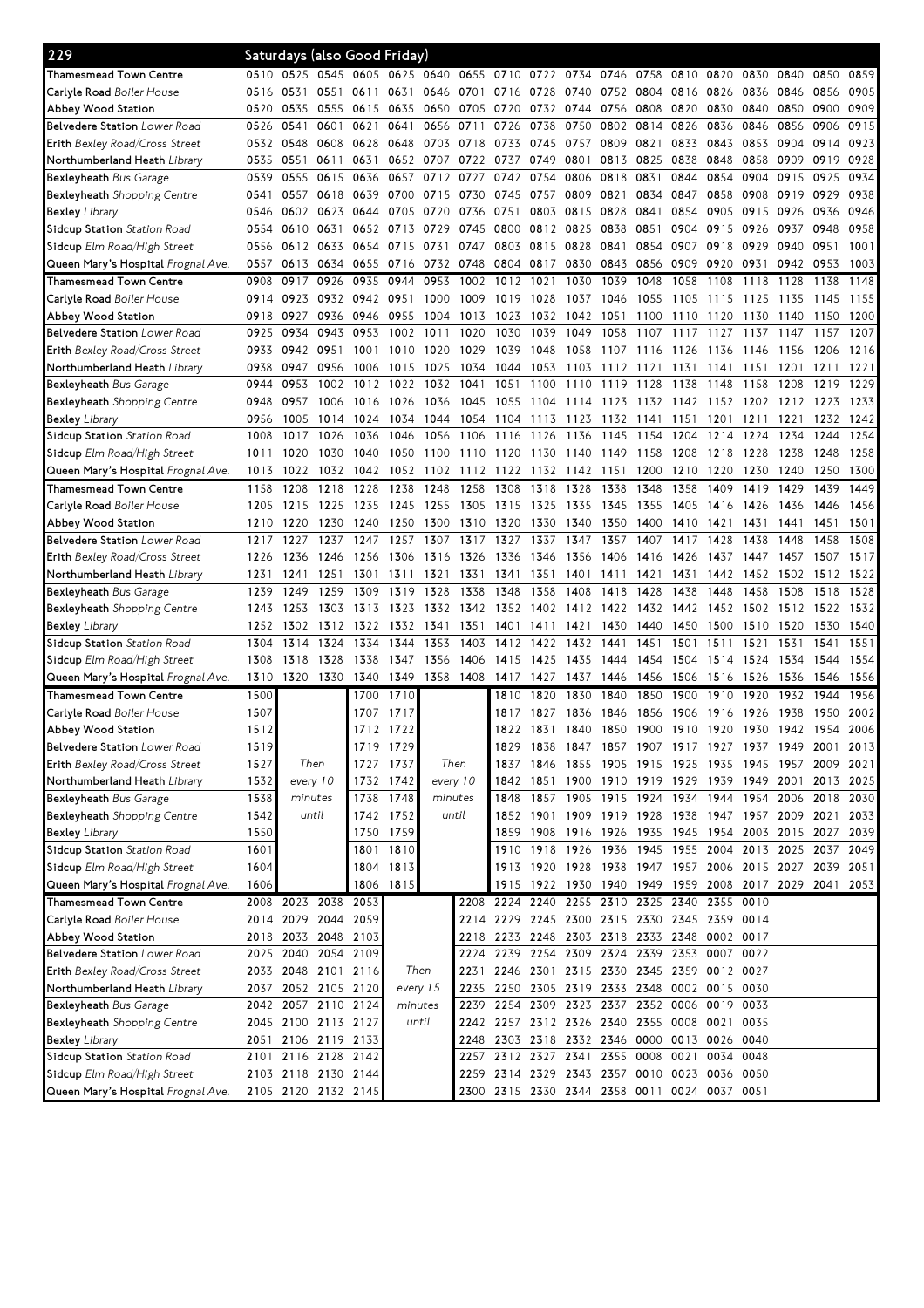| 229                                              |      |      |                |      |      |                |      |           |           | Sundays and other Public Holidays (except Christmas Day) |      |      |                                                                                           |      |                     |      |      |                                                                                           |
|--------------------------------------------------|------|------|----------------|------|------|----------------|------|-----------|-----------|----------------------------------------------------------|------|------|-------------------------------------------------------------------------------------------|------|---------------------|------|------|-------------------------------------------------------------------------------------------|
| Thamesmead Town Centre                           | 0510 |      |                |      |      |                |      |           |           |                                                          |      |      | 0540 0610 0640 0710 0730 0750 0810 0825 0839 0854 0908 0922 0936                          |      | 0950 1005           |      | 1020 | 1034                                                                                      |
| <b>Carlvle Road</b> Boiler House                 | 0516 | 0546 | 0616 0646      |      |      | 0716 0736 0756 |      | 0816 0831 |           | 0845                                                     | 0900 | 0914 | 0928                                                                                      | 0942 | 0957                | 1012 | 1027 | 1041                                                                                      |
| Abbey Wood Station                               | 0520 | 0550 | 0620           | 0650 | 0720 | 0740           | 0800 | 0820      | 0835      | 0849                                                     | 0904 | 0918 | 0932                                                                                      | 0946 | 1001                | 1016 | 1031 | 1045                                                                                      |
| <b>Belvedere Station</b> Lower Road              | 0526 | 0556 | 0626           | 0656 | 0726 | 0746           | 0806 | 0826      | 0841      | 0855                                                     | 0910 | 0924 | 0938                                                                                      | 0953 | 1008                | 1023 | 1038 | 1052                                                                                      |
| <b>Erith</b> Bexley Road/Cross Street            | 0532 | 0603 | 0633           | 0703 | 0733 | 0753           | 0813 | 0833      | 0849      | 0903                                                     | 0918 | 0932 | 0946                                                                                      | 1001 | 1016                | 1031 | 1046 | 1100                                                                                      |
| Northumberland Heath <i>Library</i>              | 0535 | 0606 | 0636           | 0706 | 0737 | 0757           | 0817 | 0837      | 0853      | 0907                                                     | 0922 | 0936 | 0951                                                                                      | 1006 | 1021                | 1036 | 1051 | 1105                                                                                      |
| <b>Bexleyheath</b> Bus Garage                    | 0539 | 0610 | 0640           | 0710 | 0741 | 0801           | 0822 | 0842      | 0858      | 0912                                                     | 0927 | 0941 | 0957                                                                                      | 1012 | 1027                | 1042 | 1057 | 1111                                                                                      |
| <b>Bexleyheath</b> Shopping Centre               | 0541 |      | 0612 0643 0713 |      | 0744 | 0804           | 0825 | 0845      | 0901      | 0915                                                     | 0930 | 0945 | 1001                                                                                      | 1016 | 1031                | 1046 | 1101 | 1115                                                                                      |
| Bexley <i>Library</i>                            | 0546 | 0617 | 0648           | 0718 | 0749 | 0810           | 0831 | 0851      | 0907      | 0921                                                     | 0937 | 0952 | 1008                                                                                      | 1023 | 1038                | 1053 | 1108 | 1123                                                                                      |
| <b>Sidcup Station</b> <i>Station Road</i>        | 0554 | 0625 | 0656           | 0727 | 0758 | 0819           | 0840 | 0900      | 0916      | 0931                                                     | 0947 | 1002 | 1018                                                                                      | 1033 | 1048                | 1103 | 1119 | 1134                                                                                      |
| <b>Sidcup</b> Elm Road/High Street               | 0556 | 0627 | 0658           | 0729 | 0800 | 0821           | 0842 | 0903      | 0919      | 0934                                                     | 0950 | 1005 | 1021                                                                                      | 1036 | 1051                | 1106 | 1122 | 1137                                                                                      |
| <b>Queen Mary's Hospital</b> <i>Frognal Ave.</i> | 0557 | 0628 | 0659           | 0730 | 0801 | 0822           | 0843 | 0904      | 0920      | 0935                                                     | 0951 | 1006 | 1022                                                                                      | 1037 | 1052                | 1108 | 1124 | 1139                                                                                      |
| Thamesmead Town Centre                           | 1049 | 1103 | 1117           | 1132 | 1146 | 1201           | 1216 | 1231      | 1246      | 1301                                                     | 1316 | 1331 | 1346                                                                                      | 1401 | 1417                | 1433 | 1449 | 1505                                                                                      |
| Carlyle Road Boiler House                        | 1056 | 1110 | 1124           | 1139 | 1153 | 1208           | 1223 | 1238      | 1253      | 1308                                                     | 1323 | 1338 | 1353                                                                                      | 1408 | 1424                | 1440 | 1456 | 1511                                                                                      |
| Abbey Wood Station                               | 1100 | 1114 | 1128           | 1143 | 1158 | 1213           | 1228 | 1243      | 1258      | 1313                                                     | 1328 | 1343 | 1358                                                                                      | 1413 | 1428                | 1444 | 1500 | 1515                                                                                      |
| <b>Belvedere Station</b> Lower Road              | 1107 | 1121 | 1135           | 1150 | 1205 | 1220           | 1235 | 1250      | 1305      | 1320                                                     | 1335 | 1350 | 1405                                                                                      | 1420 | 1435                | 1451 | 1507 | 1522                                                                                      |
| <b>Erith</b> Bexley Road/Cross Street            | 1115 | 1130 | 1144           | 1159 | 1214 | 1229           | 1244 | 1259      | 1314      | 1329                                                     | 1344 | 1359 | 1414                                                                                      | 1429 | 1444                | 1459 | 1515 | 1530                                                                                      |
| Northumberland Heath <i>Library</i>              | 1120 | 1135 | 1149           | 1204 | 1219 | 1234           | 1249 | 1304      | 1319      | 1334                                                     | 1349 | 1404 | 1419                                                                                      | 1434 | 1449                | 1504 | 1519 | 1534                                                                                      |
| Bexleyheath Bus Garage                           | 1126 | 1141 | 1156           | 1211 | 1226 | 1241           | 1256 | 1311      | 1326      | 1340                                                     | 1355 | 1410 | 1425                                                                                      | 1440 | 1455                | 1510 | 1525 | 1540                                                                                      |
| <b>Bexleyheath</b> Shopping Centre               | 1130 | 1145 | 1200           | 1215 | 1230 | 1245           | 1300 | 1315      | 1330      | 1344                                                     | 1359 | 1414 | 1429                                                                                      | 1444 | 1459                | 1514 | 1529 | 1544                                                                                      |
| Bexley Library                                   | 1138 | 1153 | 1208           | 1223 | 1238 | 1253           | 1308 | 1323      | 1338      | 1352                                                     | 1407 | 1422 | 1436                                                                                      | 1451 | 1506                | 1521 | 1536 | 1551                                                                                      |
| <b>Sidcup Station</b> <i>Station Road</i>        | 1149 | 1204 | 1219           | 1234 | 1249 | 1304           | 1319 | 1334      | 1349      | 1403                                                     | 1418 | 1433 | 1447                                                                                      | 1501 | 1516                | 1531 | 1546 | 1601                                                                                      |
| <b>Sidcup</b> Elm Road/High Street               | 1152 | 1207 | 1222           | 1237 | 1252 | 1307           | 1322 | 1337      | 1352      | 1406                                                     | 1421 | 1435 | 1449                                                                                      | 1503 | 1518                | 1533 | 1548 | 1603                                                                                      |
| <b>Queen Mary's Hospital</b> <i>Frognal Ave.</i> | 1154 | 1209 | 1224           | 1239 | 1254 | 1309           | 1324 | 1339      | 1354      | 1408                                                     | 1423 | 1437 | 1451                                                                                      | 1505 | 1520                | 1535 | 1550 | 1605                                                                                      |
| Thamesmead Town Centre                           | 1520 | 1535 | 1550           | 1605 | 1620 | 1635           | 1651 | 1706      | 1722      | 1738                                                     | 1753 | 1809 | 1824                                                                                      | 1839 | 1855                | 1910 | 1925 | 1940                                                                                      |
| Carlyle Road Boiler House                        | 1526 | 1541 | 1556           | 1611 | 1626 | 1641           | 1657 | 1712      | 1728      | 1744                                                     | 1759 | 1815 | 1830                                                                                      | 1845 | 1901                | 1916 | 1931 | 1946                                                                                      |
| Abbey Wood Station                               | 1530 | 1545 | 1600           | 1615 | 1630 | 1645           | 1701 | 1716      | 1732      | 1748                                                     | 1803 | 1819 | 1834                                                                                      | 1849 | 1905                | 1920 | 1935 | 1950                                                                                      |
| <b>Belvedere Station</b> Lower Road              | 1537 | 1552 | 1607           | 1622 | 1637 | 1652           | 1708 | 1723      | 1739      | 1754                                                     | 1809 | 1825 | 1840                                                                                      | 1855 | 1911                | 1926 | 1941 | 1956                                                                                      |
| <b>Erith</b> Bexley Road/Cross Street            | 1545 | 1600 | 1615           | 1630 | 1645 | 1700           | 1716 | 1731      | 1747      | 1802                                                     | 1817 | 1833 | 1848                                                                                      | 1903 | 1918                | 1933 | 1948 | 2003                                                                                      |
| Northumberland Heath <i>Library</i>              | 1549 | 1604 | 1619           | 1634 | 1649 | 1704           | 1720 | 1735      | 1751      | 1806                                                     | 1821 | 1837 | 1852                                                                                      | 1907 | 1922                | 1937 | 1952 | 2007                                                                                      |
| <b>Bexleyheath</b> Bus Garage                    | 1554 | 1609 | 1624           | 1639 | 1654 | 1709           | 1725 | 1740      | 1756      | 1811                                                     | 1826 | 1842 | 1857                                                                                      | 1912 | 1927                | 1942 | 1957 | 2012                                                                                      |
| <b>Bexleyheath</b> Shopping Centre               | 1558 | 1613 | 1628           | 1643 | 1658 | 1713           | 1728 | 1743      | 1759      | 1814                                                     | 1829 | 1845 | 1900                                                                                      | 1915 | 1930                | 1945 | 2000 | 2015                                                                                      |
| Bexley <i>Library</i>                            | 1605 | 1620 | 1635           | 1650 | 1705 | 1720           | 1735 | 1750      | 1805      | 1820                                                     | 1835 | 1851 | 1906                                                                                      | 1921 | 1936                | 1951 | 2006 | 2021                                                                                      |
| Sidcup Station Station Road                      | 1615 | 1630 | 1645           | 1700 | 1715 | 1730           | 1745 | 1800      | 1815      | 1830                                                     | 1845 | 1900 | 1915                                                                                      | 1930 | 1945                | 2000 | 2015 | 2030                                                                                      |
| Sidcup Elm Road/High Street                      | 1617 | 1632 | 1647           | 1702 | 1717 | 1732           | 1747 | 1802 1817 |           | 1832                                                     | 1847 | 1902 | 1917                                                                                      | 1932 | 1947                | 2002 | 2017 | 2032                                                                                      |
| <b>Queen Mary's Hospital</b> <i>Frognal Ave.</i> | 1619 | 1634 | 1649           | 1704 | 1719 | 1733           | 1748 | 1803      | 1818      | 1833                                                     | 1848 | 1903 | 1918                                                                                      | 1933 | 1948                | 2003 | 2018 | 2033                                                                                      |
| Thamesmead Town Centre                           | 1955 | 2010 | 2025           | 2040 | 2055 | 2110           | 2125 | 2140      | 2155      | 2210                                                     | 2225 | 2240 | 2255                                                                                      | 2310 | 2325                | 2340 | 2355 | 0010                                                                                      |
| <b>Carlvle Road</b> Boiler House                 | 2001 | 2016 | 2030           | 2045 | 2100 | 2115           | 2130 | 2145      | 2200      | 2215                                                     | 2230 | 2245 | 2300                                                                                      | 2314 | 2329                | 2344 | 2359 | 0014                                                                                      |
| Abbey Wood Station                               | 2005 | 2020 | 2034 2048      |      | 2103 | 2118           | 2133 | 2148      | 2203 2218 |                                                          | 2233 | 2248 | 2303                                                                                      | 2317 | 2332 2347           |      | 0002 | 0017                                                                                      |
| Belvedere Station Lower Road                     |      |      |                |      |      |                |      |           |           |                                                          |      |      | 2011 2026 2040 2054 2109 2124 2139 2153 2208 2223 2238 2253 2308 2322 2337 2352 0007 0022 |      |                     |      |      |                                                                                           |
| <b>Erith</b> Bexley Road/Cross Street            |      |      |                |      |      |                |      |           |           |                                                          |      |      | 2018 2033 2047 2101 2115 2130 2145 2159 2214 2229 2244 2259 2314 2328 2343 2357 0012 0027 |      |                     |      |      |                                                                                           |
| Northumberland Heath <i>Library</i>              |      |      |                |      |      |                |      |           |           |                                                          |      |      | 2022 2037 2051 2105 2119 2134 2149 2203 2217 2232 2247 2302 2317 2331 2346 0000 0015 0030 |      |                     |      |      |                                                                                           |
| Bexleyheath Bus Garage                           |      |      |                |      |      |                |      |           |           |                                                          |      |      | 2027 2042 2055 2109 2123 2138 2153 2207 2221 2236 2251 2305 2320 2334 2349 0003 0018 0033 |      |                     |      |      |                                                                                           |
| <b>Bexleyheath</b> Shopping Centre               |      |      |                |      |      |                |      |           |           |                                                          |      |      | 2030 2045 2058 2112 2126 2141 2156 2210 2224 2239 2254 2308 2322 2336 2351 0005 0020 0035 |      |                     |      |      |                                                                                           |
| Bexley <i>Library</i>                            |      |      |                |      |      |                |      |           |           |                                                          |      |      | 2036 2051 2104 2118 2132 2147 2201 2215 2229 2244 2259 2313 2327 2341 2356 0010 0025 0040 |      |                     |      |      |                                                                                           |
| Sidcup Station Station Road                      |      |      |                |      |      |                |      |           |           |                                                          |      |      | 2045 2100 2113 2126 2140 2155 2209 2223 2237 2252 2307 2321 2335 2349                     |      | 0004 0018 0033 0048 |      |      |                                                                                           |
| Sidcup Elm Road/High Street                      |      |      |                |      |      |                |      |           |           |                                                          |      |      | 2047 2102 2115 2128 2142 2157 2211 2225 2239 2254 2309 2323 2337 2351 0006 0020 0035 0050 |      |                     |      |      |                                                                                           |
|                                                  |      |      |                |      |      |                |      |           |           |                                                          |      |      |                                                                                           |      |                     |      |      | 2048 2103 2116 2129 2143 2158 2212 2226 2240 2255 2310 2324 2338 2352 0007 0021 0036 0051 |
| Queen Mary's Hospital Frognal Ave.               |      |      |                |      |      |                |      |           |           |                                                          |      |      |                                                                                           |      |                     |      |      |                                                                                           |

Operated by Arriva London

www.londonbusroutes.net 23.1.21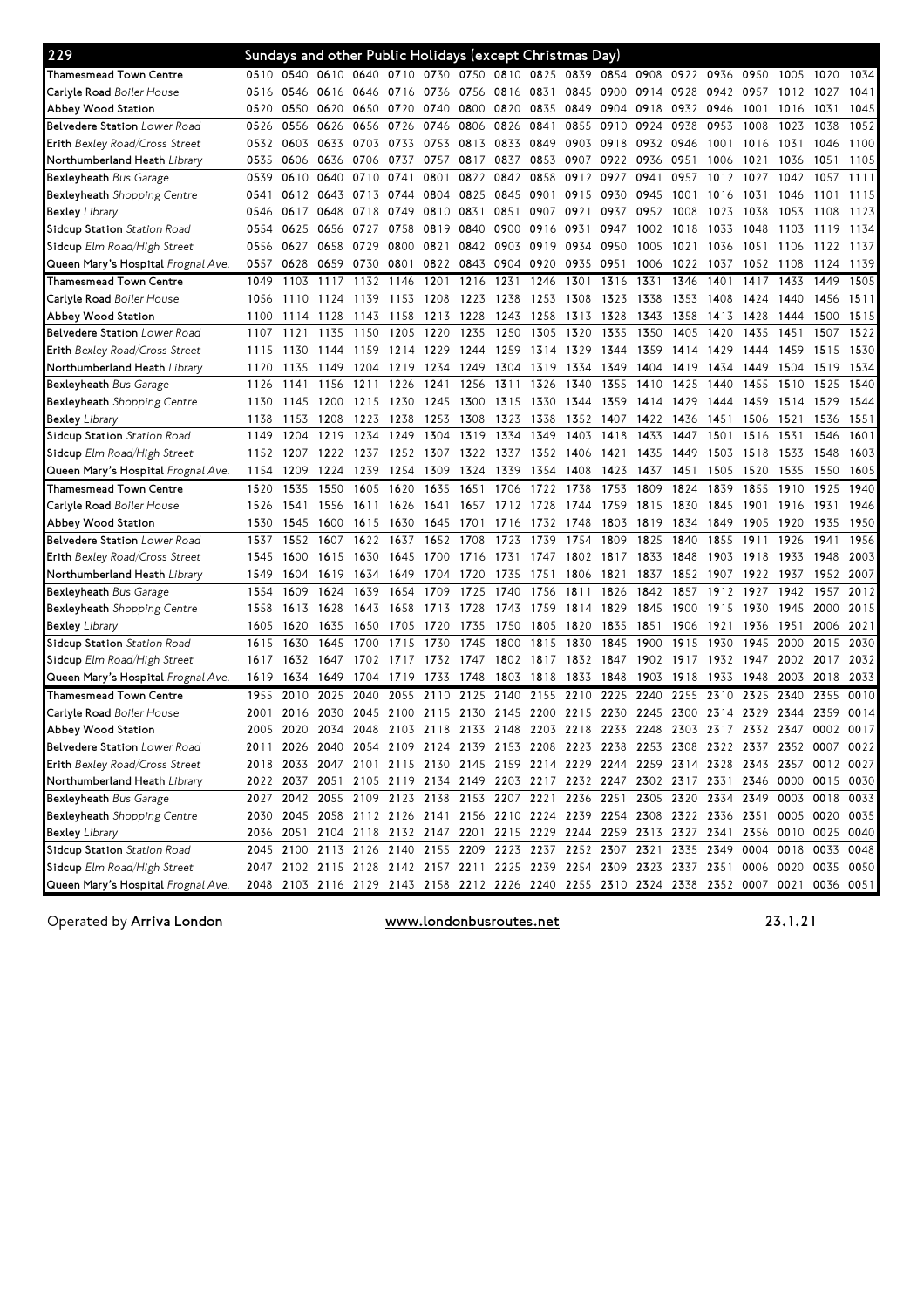229 Sidcup – Bexleyheath – Thamesmead

| 229                                   |      |           | <b>Mondays to Fridays</b>     |           |                                   |                |                                    |           |                |                                                                                           |      |           |                |      |                               |      |                          |      |
|---------------------------------------|------|-----------|-------------------------------|-----------|-----------------------------------|----------------|------------------------------------|-----------|----------------|-------------------------------------------------------------------------------------------|------|-----------|----------------|------|-------------------------------|------|--------------------------|------|
| Queen Mary's Hospital Frognal Ave.    | 0445 |           | 0500 0515 0530                |           |                                   | 0545 0557 0609 |                                    |           | 0619 0629 0638 |                                                                                           | 0646 |           |                |      | 0654 0702 0709 0715 0722 0729 |      |                          | 0738 |
| Sidcup Elm Road/High Street           | 0447 |           | 0502 0517 0532                |           | 0547                              | 0559 0611      |                                    | 0621      | 0631           | 0640                                                                                      | 0648 | 0656      | 0705           | 0712 | 0718                          | 0725 | 0732                     | 0741 |
| Sidcup Station Station Road           | 0449 | 0504      | 0519 0534                     |           | 0549                              | 0601           | 0613                               |           |                | 0623 0633 0642 0650                                                                       |      | 0658      | 0707           | 0714 | 0721                          | 0728 | 0735                     | 0744 |
| Bexley Library                        | 0457 | 0512      | 0527                          | 0542      | 0557                              | 0609           | 0621                               |           | 0632 0642      | 0651                                                                                      | 0659 | 0707      | 0717           | 0725 | 0733                          | 0741 | 0749                     | 0759 |
| Bexleyheath Shopping Centre           | 0502 | 0517      |                               | 0533 0548 | 0603                              | 0615           | 0627                               | 0638      | 0648           | 0658                                                                                      | 0706 | 0715      | 0725           | 0733 | 0742                          | 0752 | 0801                     | 0811 |
| <b>Bexleyheath Bus Garage</b>         | 0504 | 0519      |                               | 0535 0550 | 0605                              | 0617           | 0629                               | 0640      | 0650           | 0700                                                                                      | 0709 | 0718      | 0728           | 0736 | 0745                          | 0755 | 0804                     | 0814 |
| Northumberland Heath Library          | 0508 | 0523      | 0539                          | 0554      | 0609                              | 0621           | 0633                               | 0645      | 0655           | 0705                                                                                      | 0714 | 0723      | 0733           | 0742 | 0751                          | 0801 | 0810                     | 0820 |
| Erith Bexley Road/Cross Street        | 0514 | 0529      | 0545 0600                     |           | 0616 0628                         |                | 0641                               | 0654      | 0704 0714      |                                                                                           | 0723 | 0733      | 0743           | 0753 | 0803                          | 0813 | 0823                     | 0833 |
| <b>Belvedere Station</b> Lower Road   | 0521 | 0536      | 0552 0607                     |           | 0623                              | 0636 0649      |                                    | 0702      | 0712           | 0722                                                                                      | 0732 | 0742      | 0752           | 0802 | 0812 0822                     |      | 0832                     | 0842 |
| Abbey Wood Station                    | 0526 | 0541      | 0557                          | 0613      | 0629                              | 0642           | 0656                               | 0709      | 0719           | 0730                                                                                      | 0740 | 0750      | 0800           | 0810 | 0820                          | 0830 | 0840                     | 0850 |
| Carlyle Road Boiler House             | 0529 | 0544      | 0600 0616                     |           | 0633                              | 0646           | 0700                               | 0713 0723 |                | 0734                                                                                      | 0744 | 0755      | 0805           | 0815 | 0825                          | 0835 | 0845                     | 0855 |
| Thamesmead Town Centre                | 0534 | 0549      | 0605 0621                     |           | 0638                              | 0651           | 0705                               | 0718 0729 |                | 0740                                                                                      | 0750 | 0801      | 0811           | 0821 | 0831                          | 0841 | 0851                     | 0901 |
| Queen Mary's Hospital Frognal Ave.    | 0748 | 0758      | 0808                          | 0818      | 0828                              | 0838           | 0848                               | 0858      | 0908           | 0918                                                                                      | 0928 | 0938      | 0948           | 0958 | 1008                          | 1018 | 1028                     | 1038 |
| Sidcup Elm Road/High Street           | 0751 | 0801      | 0811                          | 0821      | 0831                              | 0841           | 0851                               | 0901 0911 |                | 0921                                                                                      | 0931 | 0941      | 0951           | 1001 | 1011                          | 1021 | 1031                     | 1041 |
| Sidcup Station Station Road           | 0754 | 0804      | 0814 0824                     |           | 0834                              | 0844           | 0854                               | 0904      | 0914 0924      |                                                                                           | 0934 | 0944      | 0954           | 1004 | 1014                          | 1024 | 1034                     | 1044 |
| <b>Bexley Library</b>                 | 0809 | 0819      | 0829                          | 0839      | 0849                              | 0858           | 0907                               | 0917      | 0927           | 0936                                                                                      | 0946 | 0956      | 1006           | 1016 | 1026                          | 1036 | 1046                     | 1056 |
| <b>Bexleyheath</b> Shopping Centre    | 0821 | 0831      | 0841                          | 0850      | 0859                              | 0908 0917      |                                    |           | 0926 0936      | 0945                                                                                      | 0954 | 1004      | 1014           | 1024 | 1034                          | 1044 | 1054                     | 1104 |
| Bexleyheath Bus Garage                | 0824 | 0834      | 0844                          | 0853      | 0902 0911                         |                | 0920                               | 0929      | 0939           | 0948                                                                                      | 0957 | 1007      | 1017           | 1027 | 1037                          | 1047 | 1057                     | 1107 |
| Northumberland Heath Library          | 0830 | 0840      | 0850                          | 0859      | 0908                              | 0917           | 0926                               | 0935      | 0945           | 0954                                                                                      | 1003 | 1013      | 1023           | 1033 | 1043                          | 1053 | 1103                     | 1113 |
| <b>Erith</b> Bexley Road/Cross Street | 0843 | 0853      |                               | 0903 0912 | 0921                              | 0929           | 0937                               | 0946 0955 |                | 1004                                                                                      | 1013 | 1023      | 1033           | 1043 | 1053                          | 1103 | 1113                     | 1123 |
| <b>Belvedere Station</b> Lower Road   | 0852 | 0902      | 0912 0921                     |           | 0929                              | 0937           | 0945                               | 0954      | 1003           | 1012                                                                                      | 1021 | 1031      | 1041           | 1051 | 1101                          | 1112 | 1122                     | 1132 |
| Abbey Wood Station                    | 0900 | 0910      | 0920                          | 0928      | 0936                              | 0944           | 0952                               | 1001      | 1010           | 1019                                                                                      | 1028 | 1038      | 1048           | 1058 | 1108                          | 1119 | 1129                     | 1139 |
| Carlyle Road Boiler House             | 0905 | 0915      | 0924 0932                     |           | 0940                              | 0948           | 0956                               | 1005      | 1014           | 1023                                                                                      | 1032 | 1042      | 1052           | 1102 | 1112 1123                     |      | 1133                     | 1143 |
| Thamesmead Town Centre                | 0911 | 0921      | 0930 0938                     |           | 0946                              |                | 0954 1002 1011 1020                |           |                | 1029                                                                                      | 1038 | 1048      | 1058           |      | 1108 1118 1129                |      | 1139                     | 1149 |
|                                       |      |           |                               |           |                                   |                |                                    |           |                |                                                                                           |      |           |                |      |                               |      | <b>SD</b>                |      |
| Queen Mary's Hospital Frognal Ave.    | 1048 | 1058      | 1108 1118                     |           | 1128                              | 1138           | 1148                               |           |                | 1328                                                                                      | 1338 | 1348      | 1358           | 1408 | 1417 1425                     |      | $\overline{a}$           | 1432 |
| Sidcup Elm Road/High Street           | 1051 | 1101      | 1111                          | 1121      | 1131                              | 1141           | 1152                               |           |                | 1332                                                                                      | 1342 | 1352      | 1402 1412 1421 |      |                               | 1429 | $\qquad \qquad -$        | 1436 |
| Sidcup Station Station Road           | 1054 | 1104      | 1114                          | 1124      | 1134                              | 1144           | 1155                               |           |                | 1335                                                                                      | 1345 | 1355      | 1405           | 1415 | 1424                          | 1432 | $\qquad \qquad -$        | 1439 |
| <b>Bexley Library</b>                 | 1106 | 1116      | 1126                          | 1136      | 1146                              | 1156           | 1207                               |           |                | 1347                                                                                      | 1357 | 1407      | 1417           | 1427 | 1436                          | 1444 | $-$                      | 1452 |
| <b>Bexleyheath</b> Shopping Centre    | 1114 | 1125      | 1135                          | 1145      | 1155                              | 1205           | 1216                               | Then      |                | 1356                                                                                      | 1406 | 1416      | 1426           | 1437 | 1447                          | 1456 | $-$                      | 1504 |
| <b>Bexleyheath</b> Bus Garage         | 1117 | 1128      | 1138                          | 1148      | 1158                              | 1208           | 1219                               | every 10  |                | 1359                                                                                      | 1409 | 1419      | 1429           | 1440 | 1450                          | 1459 | $\overline{\phantom{a}}$ | 1507 |
| Northumberland Heath <i>Library</i>   | 1123 | 1134      | 1144                          | 1154      | 1204                              | 1214           | 1225                               | minutes   |                | 1405                                                                                      | 1415 | 1425      | 1435           | 1446 | 1456                          | 1506 | $\overline{\phantom{0}}$ | 1515 |
| Erith School Avenue Road              |      |           |                               |           |                                   |                |                                    | until     |                |                                                                                           |      |           |                |      |                               |      | 1515                     |      |
| <b>Erith</b> Bexley Road/Cross Street | 1133 | 1144      |                               | 1154 1204 | 1214 1225                         |                | 1236                               |           |                | 1416                                                                                      | 1426 | 1436      | 1446           | 1457 | 1507 1517                     |      | 1526                     | 1527 |
| Belvedere Station Lower Road          | 1142 | 1153      |                               | 1203 1213 |                                   | 1223 1234      | 1245                               |           |                | 1425                                                                                      | 1435 | 1446      | 1457           | 1508 | 1518                          | 1528 | 1537                     | 1538 |
| Abbey Wood Station                    | 1149 | 1200      | 1210 1220                     |           | 1230                              | 1241           | 1252                               |           |                | 1432                                                                                      | 1442 | 1453      | 1505           | 1516 | 1526                          | 1536 | 1545                     | 1546 |
| <b>Carlyle Road</b> Boiler House      | 1153 | 1204      | 1214 1224                     |           | 1234 1245                         |                | 1256                               |           |                | 1436                                                                                      | 1447 | 1458      | 1510           | 1521 | 1531 1541                     |      | 1550                     | 1551 |
| <b>Thamesmead Town Centre</b>         | 1159 | 1210      | 1220                          | 1230      | 1240 1251                         |                | 1302                               |           |                | 1442                                                                                      | 1453 | 1505 1517 |                | 1528 | 1538 1548                     |      | 1557                     | 1558 |
|                                       |      |           |                               |           |                                   |                | <b>SD</b>                          |           |                |                                                                                           |      |           |                |      |                               |      |                          |      |
| Queen Mary's Hospital Frognal Ave.    |      |           |                               |           |                                   |                |                                    |           |                | 1439 1447 1456 1506 1516 1526 1535 1536 1546 1556 1606 1616 1626 1636 1646 1656 1706 1716 |      |           |                |      |                               |      |                          |      |
| Sidcup Elm Road/High Street           |      | 1443 1451 |                               |           |                                   |                |                                    |           |                | 1500 1510 1520 1530 1539 1540 1550 1600 1610 1620 1630 1640 1650 1700 1710 1720           |      |           |                |      |                               |      |                          |      |
| Sidcup Station Station Road           |      |           |                               |           |                                   |                |                                    |           |                | 1446 1454 1503 1513 1524 1534 1543 1544 1554 1604 1614 1624 1634 1644 1654 1704 1714 1724 |      |           |                |      |                               |      |                          |      |
| <b>Bexley</b> Library                 |      |           |                               |           |                                   |                |                                    |           |                | 1500 1509 1519 1529 1540 1550 1559 1600 1609 1618 1628 1638 1648 1658 1708 1718 1728 1738 |      |           |                |      |                               |      |                          |      |
| <b>Bexleyheath</b> Shopping Centre    |      |           |                               |           |                                   |                |                                    |           |                | 1512 1522 1532 1542 1553 1603 1612 1613 1622 1631 1641 1651 1701 1711 1721 1730 1740 1749 |      |           |                |      |                               |      |                          |      |
| <b>Bexleyheath</b> Bus Garage         |      |           |                               |           |                                   |                |                                    |           |                | 1515 1525 1535 1545 1556 1606 1615 1616 1625 1634 1644 1654 1704 1714 1724 1733           |      |           |                |      |                               |      | 1743 1752                |      |
| Northumberland Heath Library          |      |           |                               |           |                                   |                |                                    |           |                | 1523 1533 1543 1553 1603 1613 1622 1623 1632 1641 1651 1701 1711 1721 1731 1740           |      |           |                |      |                               |      | 1750                     | 1758 |
| Erith Bexley Road/Cross Street        |      |           |                               |           |                                   |                |                                    |           |                | 1537 1547 1557 1607 1617 1626 1634 1635 1644 1653 1703 1712 1722 1732 1742 1751 1800 1808 |      |           |                |      |                               |      |                          |      |
| <b>Belvedere Station</b> Lower Road   |      |           | 1548 1558 1608 1618 1628 1637 |           |                                   |                | $\hspace{0.05cm} -\hspace{0.05cm}$ |           |                | 1646 1655 1704 1714 1723 1732 1742 1752 1800 1809 1817                                    |      |           |                |      |                               |      |                          |      |
| Abbey Wood Station                    |      |           | 1556 1606 1616 1626 1636 1645 |           |                                   |                | $-\!$                              |           |                | 1654 1703 1712 1722 1731 1740 1750 1800 1808                                              |      |           |                |      |                               |      | 1816 1824                |      |
| Carlyle Road Boiler House             |      |           | 1601 1611 1621 1631 1641 1650 |           |                                   |                | $-\!$                              |           |                | 1659 1708 1717 1727 1736 1745 1755 1805 1813 1821 1829                                    |      |           |                |      |                               |      |                          |      |
| Thamesmead Town Centre                |      |           | 1608 1618 1628 1638 1648 1657 |           |                                   |                |                                    |           |                | 1706 1715 1724 1734 1743 1752 1802 1812 1820 1828 1836                                    |      |           |                |      |                               |      |                          |      |
| Note:                                 |      |           |                               |           | SD - Operates on school days only |                |                                    |           |                |                                                                                           |      |           |                |      |                               |      |                          |      |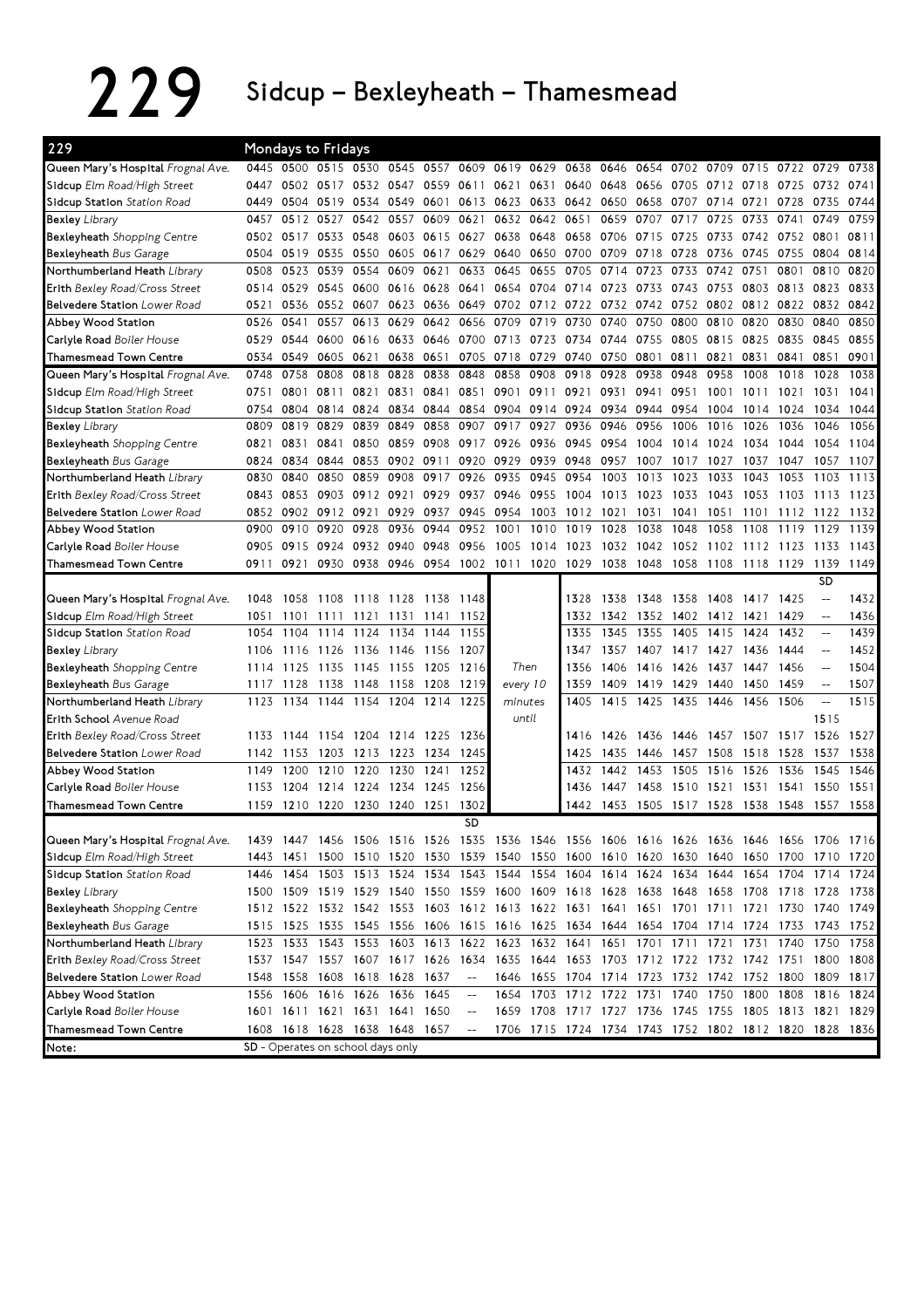| 229                                       | Mondays to Fridays (cont.)   |           |                |                               |                |                |                                                                                           |           |                |                                                   |                     |                |                                              |                          |                |                     |           |           |
|-------------------------------------------|------------------------------|-----------|----------------|-------------------------------|----------------|----------------|-------------------------------------------------------------------------------------------|-----------|----------------|---------------------------------------------------|---------------------|----------------|----------------------------------------------|--------------------------|----------------|---------------------|-----------|-----------|
| Queen Mary's Hospital <i>Frognal Ave.</i> | 1726                         | 1736      | 1746           | 1756                          | 1806           | 1817 1828      |                                                                                           | 1839 1850 |                | 1900                                              | 1910                | 1920           | 1932                                         | 1944                     | 1956           | 2008                | 2020      | 2035      |
| <b>Sidcup</b> Elm Road/High Street        | 1730                         | 1740      | 1750           | 1800                          | 1810           | 1821           | 1831                                                                                      | 1842 1853 |                | 1903                                              | 1913                | 1923           | 1934                                         | 1946                     | 1958 2010      |                     | 2022      | 2037      |
| Sidcup Station <i>Station Road</i>        | 1734                         | 1744      | 1754           | 1803                          | 1813           | 1824           | 1834                                                                                      | 1845      | 1856           | 1906                                              | 1916                | 1926           | 1936                                         | 1948                     | 2000           | 2012                | 2024      | 2039      |
| Bexley <i>Library</i>                     | 1748                         | 1758      | 1808           | 1817                          | 1826           | 1837           | 1847                                                                                      | 1857      | 1908           | 1917                                              | 1927                | 1937           | 1947                                         | 1958                     | 2010           | 2022                | 2034      | 2049      |
| Bexleyheath Shopping Centre               | 1758                         | 1808      | 1817 1826      |                               | 1835           | 1845           | 1855                                                                                      |           | 1905 1916 1924 |                                                   | 1934 1944           |                | 1954                                         | 2005                     | 2017 2029      |                     | 2041      | 2055      |
| <b>Bexleyheath</b> Bus Garage             | 1801                         | 1811      | 1820           | 1829                          | 1838           | 1848           | 1858                                                                                      | 1908      | 1919           | 1927                                              | 1936                | 1946           | 1956                                         | 2007                     | 2019           | 2031                | 2043      | 2057      |
| Northumberland Heath <i>Library</i>       | 1807                         | 1817      | 1826           | 1835                          | 1844           | 1854           | 1904                                                                                      | 1914      | 1924           | 1932                                              | 1941                | 1951           | 2001                                         | 2012                     | 2024           | 2036                | 2048      | 2102      |
| <b>Erith</b> Bexley Road/Cross Street     | 1816                         | 1826      | 1835           | 1844                          | 1852           |                | 1902 1912                                                                                 | 1922 1932 |                | 1940                                              | 1949                | 1958           | 2008                                         | 2019                     | 2031           | 2043                | 2055      | 2109      |
| Belvedere Station <i>Lower Road</i>       | 1825                         | 1835      | 1844           | 1853                          | 1901           | 1911           | 1920                                                                                      | 1930      | 1940           | 1948                                              | 1957                | 2006           | 2016                                         | 2027                     | 2039           | 2051                | 2102      | 2116      |
| Abbey Wood Station                        | 1832                         | 1842      | 1851           | 1900                          | 1908           | 1918           | 1927                                                                                      | 1937      | 1946           | 1954                                              | 2003                | 2012           | 2022                                         | 2033                     | 2045           | 2057                | 2108      | 2122      |
| <b>Carlyle Road</b> Boiler House          | 1837                         | 1847      | 1856           | 1905                          | 1913           | 1922 1931      |                                                                                           | 1941      | 1950           | 1958                                              | 2007 2016 2026      |                |                                              | 2037                     | 2049 2101      |                     |           | 2112 2126 |
| Thamesmead Town Centre                    | 1844                         | 1854      | 1903 1912      |                               | 1920           | 1929           | 1938                                                                                      | 1947      | 1956 2004      |                                                   | 2013                | 2022 2032      |                                              | 2043                     |                | 2055 2107 2118 2132 |           |           |
| Queen Mary's Hospital Frognal Ave.        | 2050                         | 2105      | 2120           | 2135                          | 2150           | 2205           | 2220                                                                                      | 2235      | 2250           | 2305                                              | 2320                | 2335           | 2350                                         | 0005                     | 0020           |                     |           |           |
| <b>Sidcup</b> Elm Road/High Street        | 2052                         | 2107      | 2122 2137      |                               |                |                | 2152 2207 2222                                                                            | 2237      |                | 2252 2307                                         | 2322                | 2337           | 2352                                         | 0007                     | 0022           |                     |           |           |
| Sidcup Station <i>Station Road</i>        | 2054                         | 2109      | 2124 2139      |                               | 2154 2209      |                | 2224                                                                                      | 2239      | 2254 2309      |                                                   | 2324 2339           |                | 2354                                         | 0009                     | 0024           |                     |           |           |
| Bexley <i>Library</i>                     | 2103                         | 2118      | 2133 2148      |                               | 2203           | 2218           | 2233                                                                                      | 2248      |                | 2303 2317                                         | 2332                | 2347           | 0002                                         | 0017                     | 0032           |                     |           |           |
| <b>Bexleyheath</b> Shopping Centre        | 2109                         | 2124      | 2139           | 2154                          | 2209           | 2224 2239      |                                                                                           | 2254      | 2309           | 2323                                              | 2337                | 2352           | 0007                                         | 0022                     | 0037           |                     |           |           |
| <b>Bexleyheath</b> Bus Garage             | 2111                         | 2126      | 2141           | 2156                          | 2211           | 2226 2241      |                                                                                           | 2256      | 2311           | 2325                                              | 2339                | 2354           | 0009                                         | 0024                     | 0039           |                     |           |           |
| Northumberland Heath <i>Library</i>       | 2116                         | 2130      | 2145           | 2200                          | 2215           | 2230           | 2245                                                                                      | 2300      | 2315           | 2329                                              | 2343                | 2358           | 0013                                         | 0028                     | 0043           |                     |           |           |
| <b>Erith</b> Bexley Road/Cross Street     | 2123                         | 2137      | 2152 2206      |                               | 2221           |                | 2236 2251                                                                                 |           | 2305 2320      | 2334                                              | 2348                | 0003           | 0018                                         | 0033                     | 0048           |                     |           |           |
| <b>Belvedere Station</b> Lower Road       | 2130                         | 2144      | 2159 2213      |                               | 2228           | 2243 2258      |                                                                                           |           | 2312 2326 2340 |                                                   | 2354                | 0009           | 0024                                         | 0039                     | 0054           |                     |           |           |
| Abbey Wood Station                        | 2136                         | 2150      | 2205           | 2219                          | 2234           | 2249           | 2303                                                                                      | 2317      | 2331           | 2345                                              | 2359                | 0013           | 0028                                         | 0043                     | 0058           |                     |           |           |
| <b>Carlyle Road</b> Boiler House          | 2140                         | 2154      | 2209 2223      |                               | 2237 2252 2306 |                |                                                                                           | 2320      | 2334 2348      |                                                   | 0002                | 0016 0031      |                                              | 0046                     | 0101           |                     |           |           |
| Thamesmead Town Centre                    | 2146                         |           |                |                               |                |                | 2200 2215 2229 2243 2257 2311 2325 2339 2353 0007 0021                                    |           |                |                                                   |                     |                | 0036                                         | 0050 0105                |                |                     |           |           |
| 229                                       | Saturdays (also Good Friday) |           |                |                               |                |                |                                                                                           |           |                |                                                   |                     |                |                                              |                          |                |                     |           |           |
| Queen Mary's Hospital Frognal Ave.        | 0445                         | 0505      | 0525           | 0545                          | 0605 0625 0640 |                |                                                                                           | 0655      |                | 0710 0722 0734                                    |                     | 0746           | 0758                                         | 0810                     | 0820           | 0830                | 0840      | 0850      |
| <b>Sidcup</b> Elm Road/High Street        | 0447                         | 0507      | 0527 0547      |                               | 0607 0627      |                | 0642                                                                                      |           |                | 0657 0712 0724 0736 0748 0800                     |                     |                |                                              |                          | 0812 0822 0832 |                     | 0842      | 0852      |
| Sidcup Station <i>Station Road</i>        | 0449                         | 0509      | 0529           | 0549                          |                |                | 0609 0629 0644                                                                            |           | 0659 0714 0726 |                                                   | 0738                |                | 0750 0802 0814 0824 0834                     |                          |                |                     | 0844      | 0854      |
| Bexley <i>Library</i>                     | 0456                         | 0516      | 0536           | 0556                          | 0616           | 0637           | 0652                                                                                      | 0707      | 0722           | 0734                                              | 0746                | 0759           | 0811                                         | 0824                     | 0834           | 0845                | 0855      | 0905      |
| <b>Bexleyheath</b> Shopping Centre        | 0501                         | 0521      | 0541           | 0601                          | 0621           |                | 0642 0658                                                                                 | 0713      | 0728           | 0740                                              | 0752                |                | 0805 0817                                    | 0830                     | 0841           | 0852                | 0902      | 0912      |
| <b>Bexleyheath</b> Bus Garage             | 0503                         | 0523      | 0543 0603      |                               | 0623 0644 0700 |                |                                                                                           | 0715 0730 |                | 0742 0754                                         |                     | 0807           | 0819                                         |                          | 0832 0843      | 0854                | 0904      | 0914      |
| Northumberland Heath <i>Library</i>       | 0507                         | 0527      | 0547           | 0607                          | 0627           | 0648           | 0704                                                                                      | 0719      | 0734           | 0746                                              | 0758                | 0811           | 0824                                         | 0837                     | 0848           | 0859                | 0909      | 0919      |
| <b>Erith</b> Bexley Road/Cross Street     | 0512                         | 0532      | 0552 0613      |                               | 0633           |                | 0654 0710                                                                                 | 0725      | 0741           | 0753                                              | 0805                | 0818 0831      |                                              | 0844                     | 0855 0907      |                     | 0917      | 0927      |
| Belvedere Station Lower Road              | 0519                         | 0539      | 0559 0620      |                               |                | 0640 0701 0717 |                                                                                           | 0732 0748 |                | 0800                                              |                     | 0812 0825 0838 |                                              | 0851                     |                | 0902 0914           | 0925      | 0935      |
| Abbey Wood Station                        | 0524                         | 0544      | 0604           | 0625                          | 0645           | 0706           | 0722                                                                                      | 0738      | 0754           | 0806                                              | 0818                | 0831           | 0844                                         | 0857                     | 0908           | 0920                | 0932      | 0942      |
| <b>Carlyle Road</b> Boiler House          | 0527                         | 0547      | 0607           | 0628                          | 0648           | 0709           | 0725                                                                                      | 0741      | 0757           | 0810                                              | 0822                | 0835           | 0848                                         | 0901                     | 0912 0924      |                     | 0936      | 0946      |
| Thamesmead Town Centre                    | 0532                         | 0552      | 0612           | 0633                          | 0653           | 0714           | 0730                                                                                      | 0746      | 0802           | 0815                                              | 0828                | 0841           | 0854                                         | 0907                     | 0918           | 0930                | 0942      | 0952      |
| Queen Mary's Hospital <i>Frognal Ave.</i> | 0900                         | 0909      | 0919           | 0928                          | 0937           | 0945           | 0953                                                                                      | 1003      | 1013           | 1023                                              | 1032                | 1041           | 1050                                         | 1100                     | 1110           | 1120                | 1130      | 1140      |
| Sidcup Elm Road/High Street               | 0902 0911                    |           | 0921           | 0930                          | 0939           | 0948           | 0956                                                                                      |           | 1006 1016 1026 |                                                   | 1035                | 1044           | 1053                                         | 1103                     | 1114 1124      |                     | 1134      | 1144      |
| Sidcup Station <i>Station Road</i>        |                              |           |                |                               |                |                | 0904 0913 0923 0932 0942 0951 0959 1009 1019 1029 1038 1047 1056 1106 1117 1127 1137 1147 |           |                |                                                   |                     |                |                                              |                          |                |                     |           |           |
| Bexley Library                            | 0915                         | 0924      | 0934 0944      |                               |                | 0954 1003 1011 |                                                                                           | 1021      | 1031           | 1041                                              |                     |                | 1050 1100 1109 1119 1130 1140                |                          |                |                     | 1150      | 1200      |
| <b>Bexleyheath</b> Shopping Centre        |                              |           |                |                               |                |                | 0922 0932 0942 0952 1002 1011 1019 1029 1039 1049 1059 1109 1118 1129 1140 1150 1200 1210 |           |                |                                                   |                     |                |                                              |                          |                |                     |           |           |
| <b>Bexleyheath</b> Bus Garage             | 0924                         |           | 0934 0944 0954 |                               |                |                | 1004 1013 1022 1032 1042 1052 1102 1112 1121 1132 1143 1153                               |           |                |                                                   |                     |                |                                              |                          |                |                     | 1203 1213 |           |
| Northumberland Heath <i>Library</i>       | 0929                         | 0939      | 0949 0959      |                               |                | 1009 1018 1028 |                                                                                           | 1038 1048 |                |                                                   |                     |                | 1058 1108 1118 1127 1138                     |                          | 1149 1159      |                     | 1209      | 1219      |
| Erith Bexley Road/Cross Street            |                              | 0937 0947 |                |                               |                |                | 0957 1007 1017 1027 1037 1047 1057 1107 1117 1127 1136 1147 1158 1208                     |           |                |                                                   |                     |                |                                              |                          |                |                     | 1219 1229 |           |
| Belvedere Station Lower Road              | 0945                         | 0955      | 1005 1015      |                               | 1025 1035      |                | 1045                                                                                      |           |                | 1055 1105 1115 1125 1135 1145 1156 1207 1217 1228 |                     |                |                                              |                          |                |                     |           | 1238      |
| Abbey Wood Station                        | 0952                         | 1002      | 1012 1022      |                               |                | 1032 1042      |                                                                                           |           |                | 1052 1102 1112 1122 1132 1142 1152 1203           |                     |                |                                              |                          | 1214 1224      |                     | 1235      | 1245      |
| Carlyle Road Boiler House                 |                              |           |                |                               |                |                | 0956 1006 1016 1026 1036 1046 1056 1106 1116 1126 1136 1146 1156 1207 1218 1228 1239 1249 |           |                |                                                   |                     |                |                                              |                          |                |                     |           |           |
| Thamesmead Town Centre                    |                              |           |                |                               |                |                | 1002 1012 1022 1032 1042 1052 1102 1112 1122 1132 1142 1152 1202 1213 1224 1234 1245 1255 |           |                |                                                   |                     |                |                                              |                          |                |                     |           |           |
| Queen Mary's Hospital Frognal Ave.        |                              |           |                | 1150 1200 1210 1220 1230 1240 |                |                |                                                                                           |           | 1330           |                                                   |                     |                | 1340 1350 1359 1408 1417 1427 1437 1446      |                          |                |                     |           | 1455      |
| <b>Sidcup</b> Elm Road/High Street        | 1154                         |           |                | 1204 1214 1224 1234 1244      |                |                |                                                                                           |           | 1334           | 1344                                              |                     |                | 1354 1403 1412 1421                          |                          | 1431 1440      |                     | 1449      | 1458      |
| Sidcup Station Station Road               | 1157                         |           |                | 1207 1217 1227 1237 1247      |                |                |                                                                                           |           | 1337           |                                                   |                     |                | 1347 1357 1406 1415 1424 1434 1443 1452 1501 |                          |                |                     |           |           |
| Bexley Library                            |                              |           |                | 1210 1220 1230 1240 1250 1259 |                |                |                                                                                           |           | 1349           |                                                   |                     |                | 1359 1409 1418 1427 1436 1445 1454 1503 1512 |                          |                |                     |           |           |
| Bexleyheath Shopping Centre               | 1220                         | 1230      |                | 1240 1250 1300 1309           |                |                | Then                                                                                      |           | 1359           |                                                   | 1409 1418 1427 1436 |                |                                              | 1445 1454 1503           |                |                     | 1512 1521 |           |
| <b>Bexleyheath</b> Bus Garage             | 1223                         |           |                | 1233 1243 1253 1303 1312      |                |                | every 10                                                                                  |           | 1402           |                                                   | 1412 1421           |                | 1430 1439 1448 1457 1506                     |                          |                |                     | 1515 1524 |           |
| Northumberland Heath Library              | 1229                         |           |                | 1239 1249 1259 1309 1318      |                |                | minutes                                                                                   |           | 1408           | 1418                                              | 1427                |                | 1436 1445                                    | 1453 1502 1511 1520 1529 |                |                     |           |           |
| <b>Erith</b> Bexley Road/Cross Street     | 1239 1249                    |           |                | 1259 1309 1319 1328           |                |                |                                                                                           | until     | 1418           |                                                   | 1427 1436           |                | 1445 1454 1502 1511 1520                     |                          |                |                     | 1529 1538 |           |
| Belvedere Station Lower Road              | 1248                         |           |                | 1258 1308 1318 1328 1337      |                |                |                                                                                           |           | 1427           | 1436                                              |                     |                | 1445 1454 1502 1510 1519 1528                |                          |                |                     | 1537 1546 |           |
| Abbey Wood Station                        | 1255                         |           |                | 1305 1315 1325 1335 1344      |                |                |                                                                                           |           | 1434           | 1443                                              |                     |                | 1452 1501 1509 1517 1526 1535                |                          |                |                     | 1544      | 1553      |
| <b>Carlyle Road</b> Boiler House          |                              |           |                | 1259 1309 1319 1329 1339 1348 |                |                |                                                                                           |           | 1438           |                                                   |                     |                | 1447 1456 1505 1513 1521 1530 1539           |                          |                |                     | 1548 1557 |           |
| Thamesmead Town Centre                    |                              |           |                | 1305 1315 1325 1335 1345 1354 |                |                |                                                                                           |           | 1444           |                                                   |                     |                | 1453 1502 1511 1519 1527 1536 1545 1554 1603 |                          |                |                     |           |           |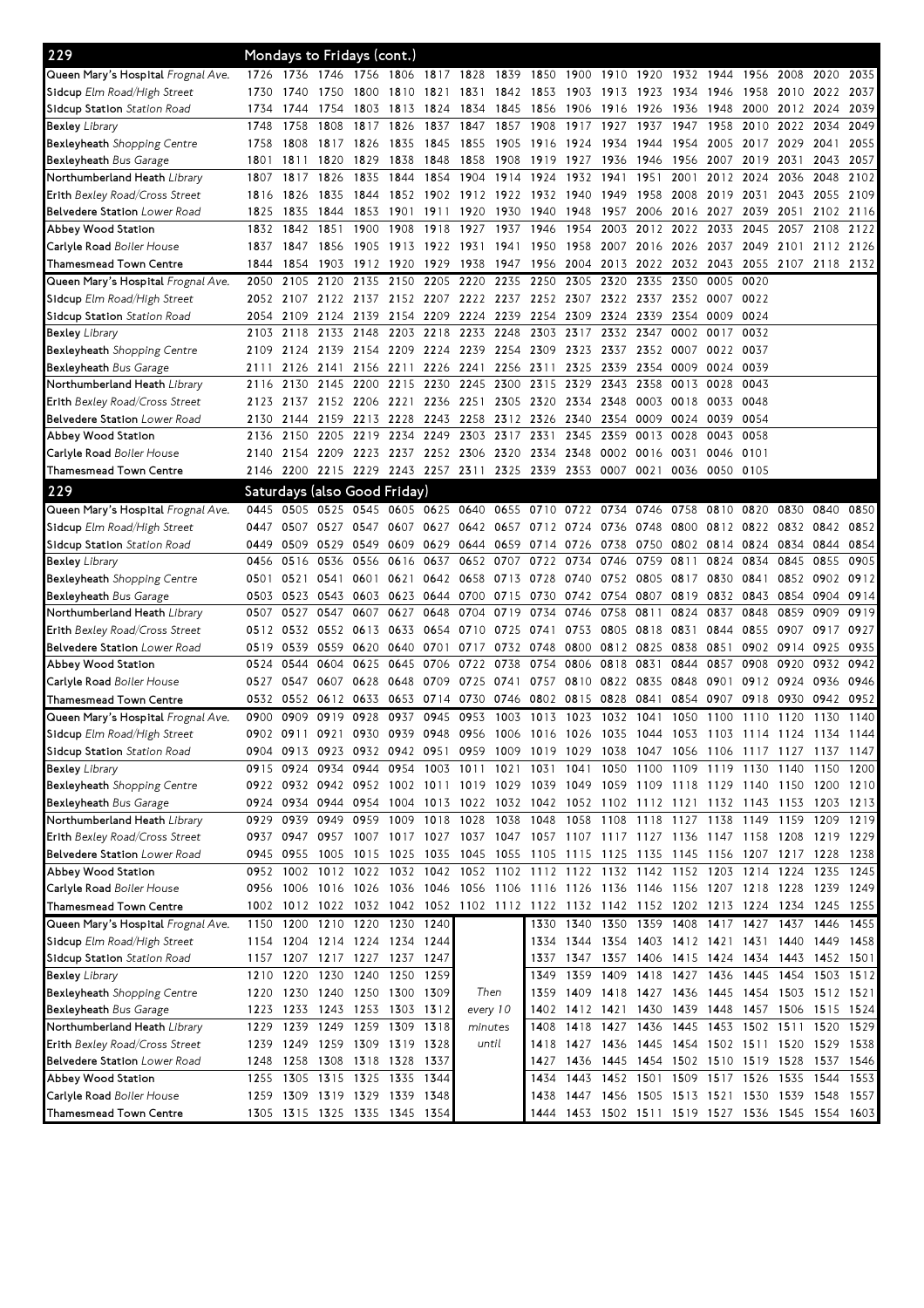| 229                                 |           |      |                     |           | Saturdays (also Good Friday) (cont.) |                |                                                                  |                |      |                     |                                              |           |           |      |           |                               |           |           |
|-------------------------------------|-----------|------|---------------------|-----------|--------------------------------------|----------------|------------------------------------------------------------------|----------------|------|---------------------|----------------------------------------------|-----------|-----------|------|-----------|-------------------------------|-----------|-----------|
| Queen Mary's Hospital Frognal Ave.  |           |      | 1505 1515 1525 1535 |           |                                      |                | 1645                                                             |                |      |                     | 1655 1705 1715 1725 1735 1745 1755 1805 1815 |           |           |      |           |                               | 1825      | 1835      |
| Sidcup Elm Road/High Street         | 1508      | 1518 | 1528 1538           |           |                                      |                | 1648                                                             | 1658           | 1708 | 1718                | 1728                                         | 1738 1748 |           | 1758 | 1808      | 1818                          | 1827      | 1837      |
| Sidcup Station <i>Station Road</i>  | 1511      | 1521 | 1531 1541           |           |                                      |                | 1651                                                             | 1701           | 1711 | 1721                | 1730                                         | 1740 1750 |           | 1800 | 1810 1820 |                               | 1829      | 1839      |
| Bexley <i>Library</i>               | 1522      | 1532 | 1542                | 1552      |                                      |                | 1702                                                             | 1712           | 1722 | 1732                | 1741                                         | 1751      | 1801      | 1810 | 1820      | 1830                          | 1839      | 1849      |
| Bexleyheath Shopping Centre         | 1531      | 1541 | 1551 1600           |           | Then                                 |                | 1710                                                             | 1720           | 1730 | 1740                | 1749                                         | 1759      | 1809      | 1818 | 1827      | 1837                          | 1846      | 1856      |
| Bexleyheath Bus Garage              | 1534      | 1544 | 1554 1603           |           | every 10                             |                | 1713                                                             | 1723           | 1733 | 1743                | 1752                                         | 1802      | 1812      | 1821 | 1830      | 1840                          | 1849      | 1859      |
| Northumberland Heath <i>Library</i> | 1539      | 1549 | 1559                | 1608      | minutes                              |                | 1718                                                             | 1728           | 1738 | 1748                | 1757                                         | 1807      | 1817      | 1826 | 1835      | 1845                          | 1854      | 1904      |
| Erith Bexley Road/Cross Street      | 1548      | 1558 | 1608 1617           |           | until                                |                | 1727                                                             | 1736           | 1746 | 1756                | 1805                                         | 1815      | 1825      | 1834 | 1843 1853 |                               | 1902 1911 |           |
| <b>Belvedere Station</b> Lower Road | 1556      | 1606 | 1616 1625           |           |                                      |                | 1735                                                             | 1744 1754      |      | 1804                | 1813                                         | 1823      | 1833      | 1842 | 1851      | 1901                          |           | 1910 1919 |
| Abbey Wood Station                  | 1603      | 1613 | 1623                | 1632      |                                      |                | 1742                                                             | 1751           | 1801 | 1811                | 1820                                         | 1830      | 1840      | 1849 | 1858      | 1907                          | 1916      | 1925      |
| Carlyle Road <i>Boiler House</i>    | 1607      | 1617 | 1627 1636           |           |                                      |                | 1746                                                             | 1755           | 1805 | 1815                | 1824                                         | 1834 1844 |           | 1853 | 1902 1911 |                               | 1920      | 1929      |
| Thamesmead Town Centre              | 1613      | 1623 | 1633 1642           |           |                                      |                | 1752                                                             | 1801           | 1811 | 1821                | 1830                                         | 1840      | 1850 1859 |      | 1908      | 1917                          | 1926      | 1935      |
| Queen Mary's Hospital Frognal Ave.  | 1845      | 1855 | 1905                | 1915      | 1925                                 | 1935           | 1946                                                             | 1958           | 2010 | 2022                | 2035                                         | 2050      | 2105      | 2120 | 2135      | 2150                          | 2205      | 2220      |
| Sidcup Elm Road/High Street         | 1847      | 1857 | 1907 1917           |           | 1927                                 | 1937           | 1948                                                             | 2000 2012 2024 |      |                     | 2037                                         |           |           |      |           | 2052 2107 2122 2137 2152 2207 |           | 2222      |
| Sidcup Station <i>Station Road</i>  | 1849      | 1859 | 1909                | 1919      | 1929                                 | 1939           | 1950                                                             |                |      | 2002 2014 2026 2039 |                                              |           | 2054 2109 | 2124 | 2139      | 2154                          | 2209      | 2224      |
| <b>Bexley Library</b>               | 1859      | 1909 | 1919                | 1929      | 1939                                 | 1949           | 2000                                                             | 2012           | 2024 | 2036                | 2049                                         | 2103      | 2118      | 2133 | 2148      | 2203                          | 2218      | 2233      |
| Bexleyheath Shopping Centre         | 1906      | 1916 | 1926                | 1936      | 1946                                 | 1956           | 2007                                                             | 2019           | 2031 | 2043 2056           |                                              | 2110 2125 |           | 2139 | 2154 2209 |                               | 2224      | 2239      |
| Bexleyheath Bus Garage              | 1909      | 1919 | 1929                | 1939      | 1948                                 | 1958           | 2009                                                             | 2021           | 2033 | 2045 2058           |                                              | 2112 2127 |           | 2141 | 2156 2211 |                               | 2226 2241 |           |
| Northumberland Heath Library        | 1914      | 1924 | 1934                | 1944      | 1953                                 | 2003           | 2014                                                             | 2026           | 2038 | 2050                | 2103                                         | 2117      | 2132      | 2146 | 2201      | 2216                          | 2231      | 2246      |
| Erith Bexley Road/Cross Street      | 1921      | 1931 | 1941                | 1951      |                                      | 2000 2010 2021 |                                                                  | 2032 2044      |      | 2056 2109           |                                              | 2123 2138 |           | 2152 | 2207 2222 |                               | 2237      | 2252      |
| Belvedere Station Lower Road        | 1929      | 1939 | 1949                | 1959      | 2008                                 | 2018 2028      |                                                                  | 2039           | 2051 |                     | 2103 2116 2130 2145 2159                     |           |           |      | 2214 2229 |                               | 2244 2259 |           |
| Abbey Wood Station                  | 1935      | 1945 | 1955                | 2005      | 2014 2024                            |                | 2034                                                             | 2045           | 2057 |                     | 2109 2122                                    | 2136      | 2151      | 2205 | 2220      | 2235                          | 2250      | 2304      |
| Carlyle Road Boiler House           | 1939      | 1949 | 1959 2009           |           |                                      | 2018 2028 2038 |                                                                  | 2049           |      |                     | 2101 2113 2126 2140 2155 2209 2224 2239      |           |           |      |           |                               | 2254 2308 |           |
| Thamesmead Town Centre              | 1945      | 1955 |                     | 2005 2015 | 2024                                 |                | 2034 2044 2055 2107 2119 2132 2146 2201 2215 2230 2245 2259 2313 |                |      |                     |                                              |           |           |      |           |                               |           |           |
| Queen Mary's Hospital Frognal Ave.  | 2235      | 2250 | 2305                | 2320      | 2335                                 | 2350           | 0005                                                             | 0020           |      |                     |                                              |           |           |      |           |                               |           |           |
| Sidcup Elm Road/High Street         | 2237      | 2252 | 2307 2322           |           | 2337                                 |                | 2352 0007                                                        | 0022           |      |                     |                                              |           |           |      |           |                               |           |           |
| Sidcup Station Station Road         | 2239      | 2254 | 2309                | 2324      | 2339                                 | 2354           | 0009                                                             | 0024           |      |                     |                                              |           |           |      |           |                               |           |           |
| Bexley Library                      | 2248      | 2303 | 2318                | 2333      | 2347                                 | 0002           | 0017                                                             | 0032           |      |                     |                                              |           |           |      |           |                               |           |           |
| Bexleyheath Shopping Centre         | 2254      | 2309 | 2324 2339           |           | 2353                                 | 0008           | 0023                                                             | 0037           |      |                     |                                              |           |           |      |           |                               |           |           |
| Bexleyheath Bus Garage              | 2256      | 2311 | 2326                | 2341      | 2355                                 | 0010 0025      |                                                                  | 0039           |      |                     |                                              |           |           |      |           |                               |           |           |
| Northumberland Heath <i>Library</i> | 2301      | 2315 | 2330                | 2345      | 2359                                 | 0014           | 0029                                                             | 0043           |      |                     |                                              |           |           |      |           |                               |           |           |
| Erith Bexley Road/Cross Street      | 2307      | 2321 | 2336                | 2350      | 0004                                 | 0019           | 0034                                                             | 0048           |      |                     |                                              |           |           |      |           |                               |           |           |
| Belvedere Station Lower Road        | 2314      | 2328 | 2342                | 2356      | 0010                                 | 0025           | 0040                                                             | 0054           |      |                     |                                              |           |           |      |           |                               |           |           |
| Abbey Wood Station                  | 2319      | 2333 | 2347                | 0001      | 0015                                 | 0030           | 0044                                                             | 0058           |      |                     |                                              |           |           |      |           |                               |           |           |
| Carlyle Road <i>Boiler House</i>    | 2322      | 2336 | 2350                | 0004      | 0018                                 | 0033           | 0047                                                             | 0101           |      |                     |                                              |           |           |      |           |                               |           |           |
| Thamesmead Town Centre              | 2327 2341 |      |                     | 2355 0009 |                                      |                | 0023 0038 0052 0105                                              |                |      |                     |                                              |           |           |      |           |                               |           |           |